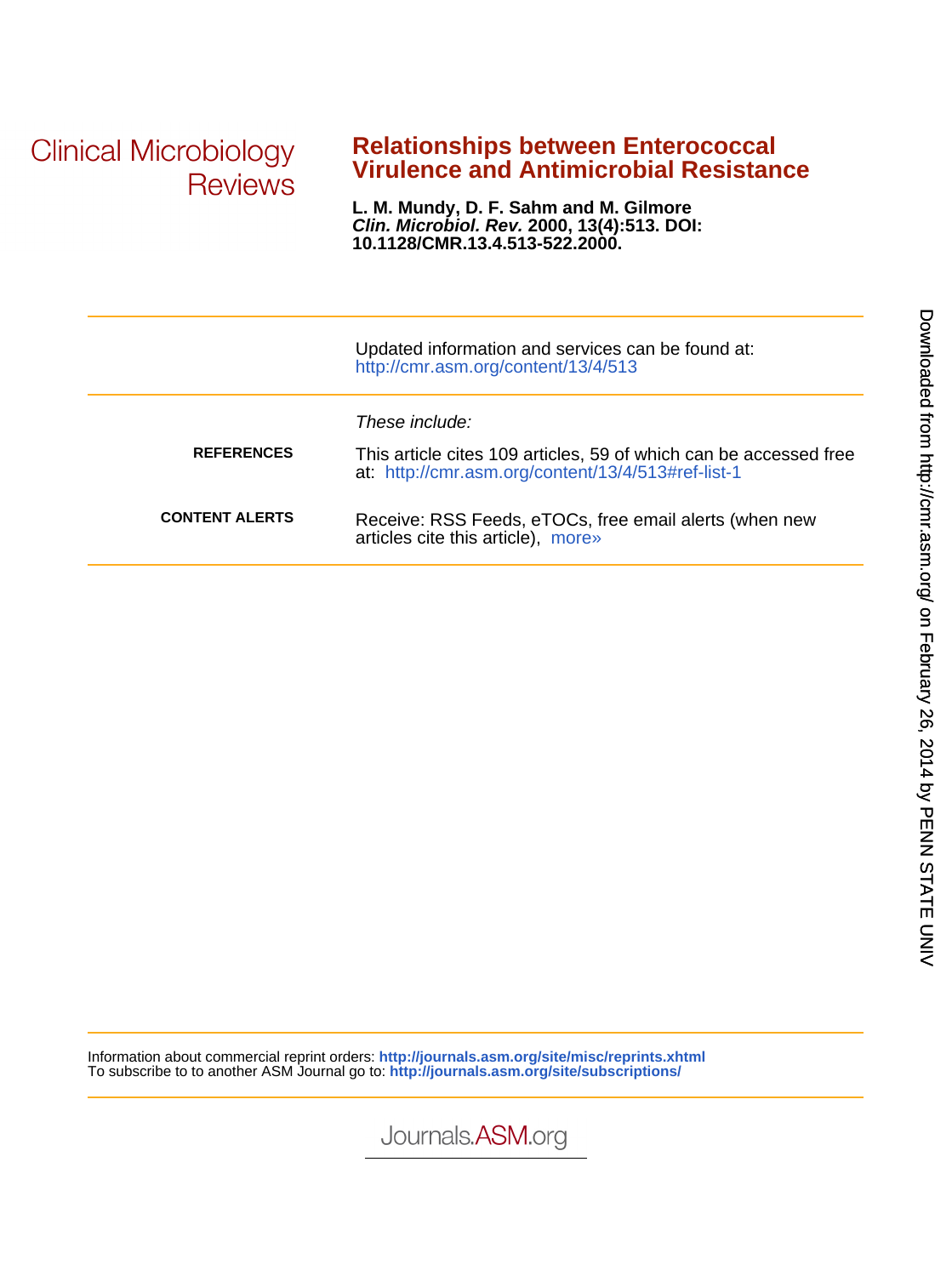# **FOCUS**

## Relationships between Enterococcal Virulence and Antimicrobial Resistance

L. M. MUNDY,<sup>1\*</sup> D. F. SAHM,<sup>2</sup> and M. GILMORE<sup>3</sup>

*Division of Infectious Diseases, Washington University School of Medicine, St. Louis, Missouri*<sup>1</sup> *; MRL Laboratories, Reston, Virginia*<sup>2</sup> *; and University of Oklahoma Health Sciences Center, Oklahoma City, Oklahoma*<sup>3</sup>

## **INTRODUCTION**

Enterococci, along with approximately 450 other taxa of anaerobic and aerobic bacteria, are part of the normal intestinal flora (80). Prior to identification of multiple-antibioticresistant strains in the late 1970s, enterococci were considered relatively innocuous organisms. Over the past two decades, enterococci have been identified as the agents of nosocomial infection with increasing frequency, paralleling the accretion of antimicrobial resistance to most currently approved agents. As a result, enterococci have emerged as one of the leading clinical challenges for physicians when identified as the cause of serious or life-threatening infections.

The emergence of vancomycin-resistant enterococci (VRE) has alarmed the global infectious diseases community for several reasons. First, enterococcal acquisition of vancomycin resistance leaves few options for disease management. Second, conjugation experiments have confirmed vancomycin resistance gene transfer from enterococci to *Staphylococcus aureus* (85). Third, epidemiological studies in the United States and Europe have identified different selection pressures for VRE proliferation, yet similar and rapid expansion of resistant populations. Finally, the limited successes over the past decade of prevention and control strategies for containing vancomycin resistance (as well as methicillin resistance in staphylococci)

highlight the difficulty of limiting the problem once it is established (47).

This article focuses on the relationships between enterococcal virulence and antibiotic resistance, the latter being reviewed in an accompanying manuscript in this issue (21). Enterococcal infections may be due to at least 12 species, including *Enterococcus avium*, *Enterococcus casseliflavus*, *Enterococcus durans*, *Enterococcus faecalis*, *Enterococcus faecium*, *Enterococcus gallinarum*, *Enterococcus hirae*, *Enterococcus malodoratus*, *Enterococcus mundtii*, *Enterococcus pseudoavium*, *Enterococcus raffinosus*, and *Enterococcus solitarius*. Additional species such as *Enterococcus cecorum*, *Enterococcus columbae*, *Enterococcus saccharolyticus*, *Enterococcus dispar*, *Enterococcus sulfureus*, *Enterococcus seriolicida*, and *Enterococcus flavescens* have been proposed as additions to this list. Most clinical infections are due to either *E. faecalis* or *E. faecium*. Occasionally infections are due to *E. gallinarium, E. raffinosus, E. casseliflavus, E. avium, E. pseudoavium, E. malodoratus, E. mundtii, E. durans*, or *E. hirae*. Therefore, our focus will be predominantly on *E. faecalis* and *E. faecium*. Our goal is to highlight current concepts and controversies as well as gaps that exist in the literature on enterococcal pathogenesis, disease management, and public health.

## **SHIFTING SPECTRUM OF ENTEROCOCCAL INFECTION**

Epidemiologic studies appear to conflict with respect to the association between enterococcal species and disease. Historically, the ratio of infections due to *E. faecalis* to those due to all other *Enterococcus* species was approximately 10:1. In re-

<sup>\*</sup> Corresponding author. Mailing address: Division of Infectious Diseases, 660 S. Euclid, Campus Box 8051, St. Louis, MO 63110. Phone: (314) 454-8354. Fax: (314) 454-5392. E-mail: lmundy@imgate .wustl.edu.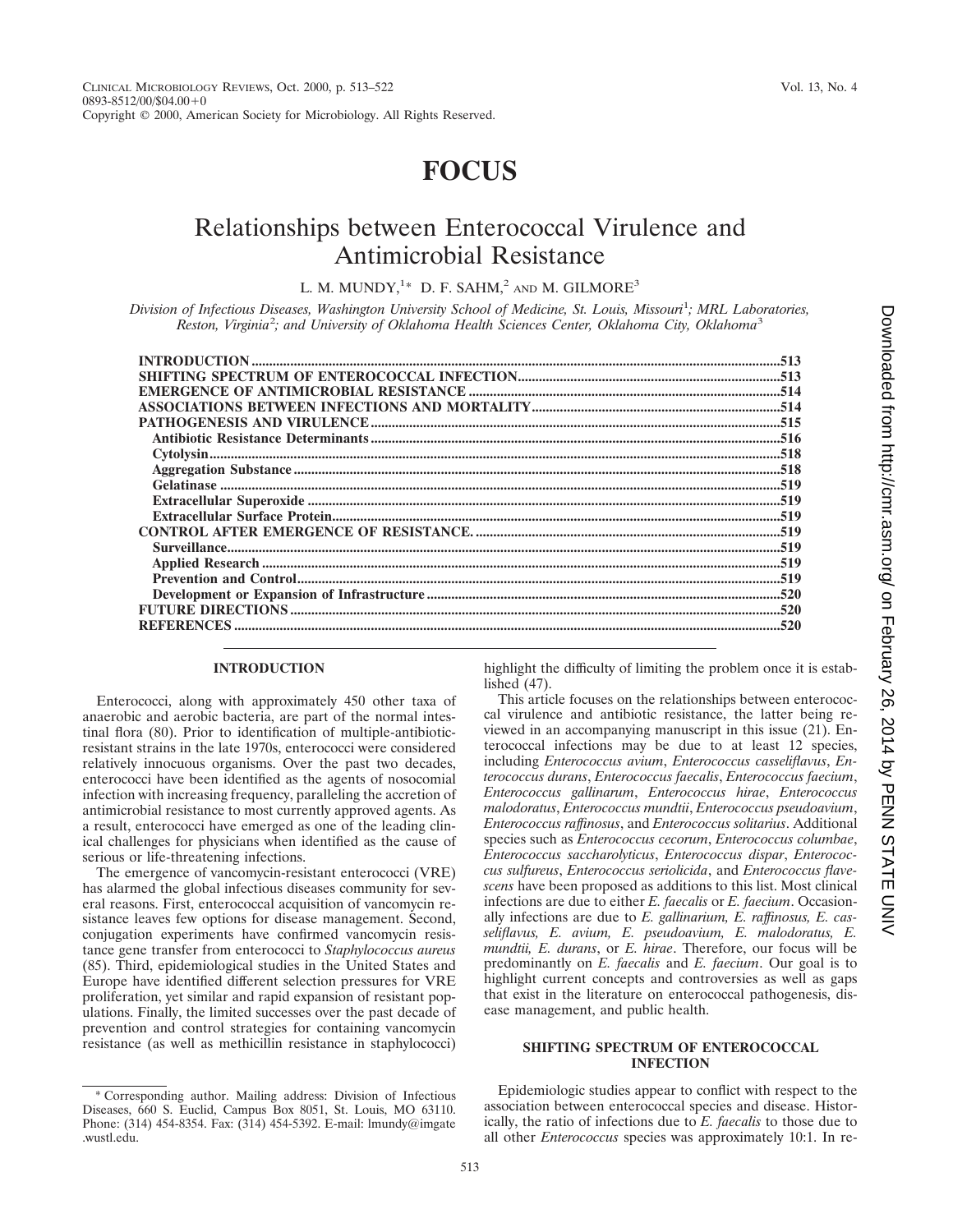cent years, there has been a progressive decline in this ratio of enterococcal bacteremia (P. Traynor, D. F. Sahm, and L. M. Mundy, Seventh Annu. Meet. Soc. Healthcare Epidemiol. Am., abstr. 52, 1997). This microbiologic shift is likely to be explained in part by the emergence of VRE, in particular, the predominance of the species *E. faecium* among this subset of enterococcal isolates. Data from the National Nosocomial Infection Surveillance (NNIS) survey reveal a rising percentage of VRE since 1989, with rates now approaching 20% of all enterococcal isolates (including all species); an equal proportion of VRE isolates occurring in and out of intensive care units; and *E. faecium* as the dominant species identified among VRE (although many enterococci are not identified) (19, 48). In a comparison of NNIS pathogens from 1994 through 1998 and January through May 1999, there was a 47% increase in VRE (48).

VRE were first detected in Europe in 1986 and soon after a VanB *E. faecalis* clinical isolate was reported from St. Louis in the United States (95, 112). The epidemiological parameters that contributed to VRE dissemination now seem distinct for the United States and Europe. In Europe, suspected reservoirs related to animal husbandry and now community ecologies appear to be primary sources of VRE (9, 10, 77, 110). In the United States, VRE reservoirs include hospital staff and patients, including those who have survived hospital stays and reside in skilled nursing facilities; organisms are transmitted by vectors such as stethoscopes, electronic thermometers, sphygmomanometers and health care workers' hands (11, 14, 74).

In the United States, injudicious use of antimicrobial agents and rising colonization pressure (proportion of patients colonized with VRE in a defined geographic area) are the largest contributors to selection of vancomycin resistance (15). In Europe, the use of avoparcin as a growth promoter in animal feeds seems to be the major contributor to vancomycin resistance (77). Epidemiologic studies examining glycopeptide use in animal husbandry have provided evidence that *vanA*-mediated VRE is now ubiquitous in European communities, the organisms readily colonizing intestinal tracts of animals for which avoparcin was used as a feed supplement  $(1, 10, 64, 65)$ . Subsequent enteric colonization of humans has been documented (9). In contrast, the United States has not permitted the use of avoparcin in animal feed. In this country, VRE emergence and spread appears to result from selection in clinical settings.

From the earliest reports of VRE clinical isolates, most were VanA phenotype strains of *E. faecium* and were associated with outbreaks in special units with immunocompromised patients on prolonged antimicrobial regimens, with extended lengths of stay and higher severity-of-illness scores (15, 29, 34, 40, 62, 70, 73, 75, 76, 94, 105). In multivariate analyses, length of stay, severity of illness, and colonization pressure were independent predictors of VRE colonization and infection (15). Over time, the enterococcal problem has become endemic, with community-based issues of animal food supplies and nosocomial issues of colonization pressure and severity of illness (15, 34, 70).

The intrinsic resistance of enterococci to many commonly used antimicrobial agents may have allowed them a cumulative advantage for further acquisition of genes encoding high-level resistance to aminoglycosides, penicillins, tetracycline, chloramphenicol, and now vancomycin. There are at least three major reasons for the emergence of multidrug-resistant enterococci: (i) baseline intrinsic resistance to several antimicrobial agents, (ii) acquired resistance via mobility of the resistance genes on plasmids and transposons, and chromosomal exchange, and (iii) the transferability of resistance. These mechanisms are reviewed in detail by Cetinkaya et al. in the accompanying article in this issue (21). In addition, it is important to note that these genetic transfers often occur in the gastrointestinal tracts of humans and animals, many of which have other bacteria under potential selective pressure from therapeutic or subtherapeutic levels of on-going antimicrobial exposure. Finally, the environmental burden of antimicrobial utilization, colonization pressure, and nosocomial transmission of VRE is high in many hospitals and may also be high in the animal health industry, where the organisms appear to be hearty survivors.

From the perspective of *E. faecium* antimicrobial resistance, there is an association between ampicillin and vancomycin resistance. Ampicillin-resistant *E. faecium* isolates are most often detected before vancomycin resistance is detected. Together, the genetic linkage in *E. faecium* between ampicillin, penicillin-binding protein 5, and vancomycin (106) and clinical studies that have shown prior  $\beta$ -lactam use as a leading predisposing factor suggest that antimicrobial agents such as cephalosporins contribute to the emergence of vancomycin-resistant *E. faecium* (75). The linkage between a  $\beta$ -lactam-resistant penicillin-binding protein and vancomycin resistance does not appear to have occurred yet in *E. faecalis*, which may account for the sporadic detection of vancomycin-resistant *E. faecalis*.

The literature to date suggests that clonal dissemination of certain enterococcal strains, increased environmental enterococcal burden secondary to antimicrobial regimens, and limitations of effective infection control measures have together contributed to the rising endemicity and nosocomial outbreaks from VRE. It appears that many clones of *E. faecium* and *E. faecalis* never proliferate and that the majority of *E. gallinarium* and *E. raffinosus* isolates do not transmit vancomycin resistance genes or proliferate.

Notably, enteric VRE colonization usually precedes infection (115). The lower intestinal tract is the most frequently colonized site, and persistent enteric colonization, especially among those with frequent hospital readmissions, may be a prominent VRE reservoir. Skin contamination in these patients occurs readily (11,14,120). Numerous studies have demonstrated contamination of health care workers' gloved and ungloved hands. In one recent report, 29% of health care workers still had VRE on their hands after glove removal (S. Badri, N. Sahgal, A. Tenorio, K. Law, B. Hota, M. Matushek, M. Hayden, G. Trenholme, and R. Weinstein, Abstr. 36th Annu. Meet. Infect. Dis. Soc. Am., Abstr. 599, 1998). Complicating the issue of skin colonization are the potential sequelae of enterococcal pseudobacteremia with resultant nonjudicious use of antibiotic therapy (7). Therefore, the horizontal transmission of VRE in nosocomial environments can occur readily if Centers for Disease Control and Prevention guidelines to prevent the spread of vancomycin resistance genes are not strictly followed.

### **ASSOCIATIONS BETWEEN INFECTIONS AND MORTALITY**

The reported estimates of mortality risk associated with VRE bacteremia vary according to the study design and analysis, patient population, case definition, control selection, and enterococcal species studied (Table 1) (28, 34, 70, 76, 86, 89, 98, 102, 105). The majority of these studies are small and report only crude mortality rates (118). Control populations have included patients with no bacteremia (28, 29) and pa-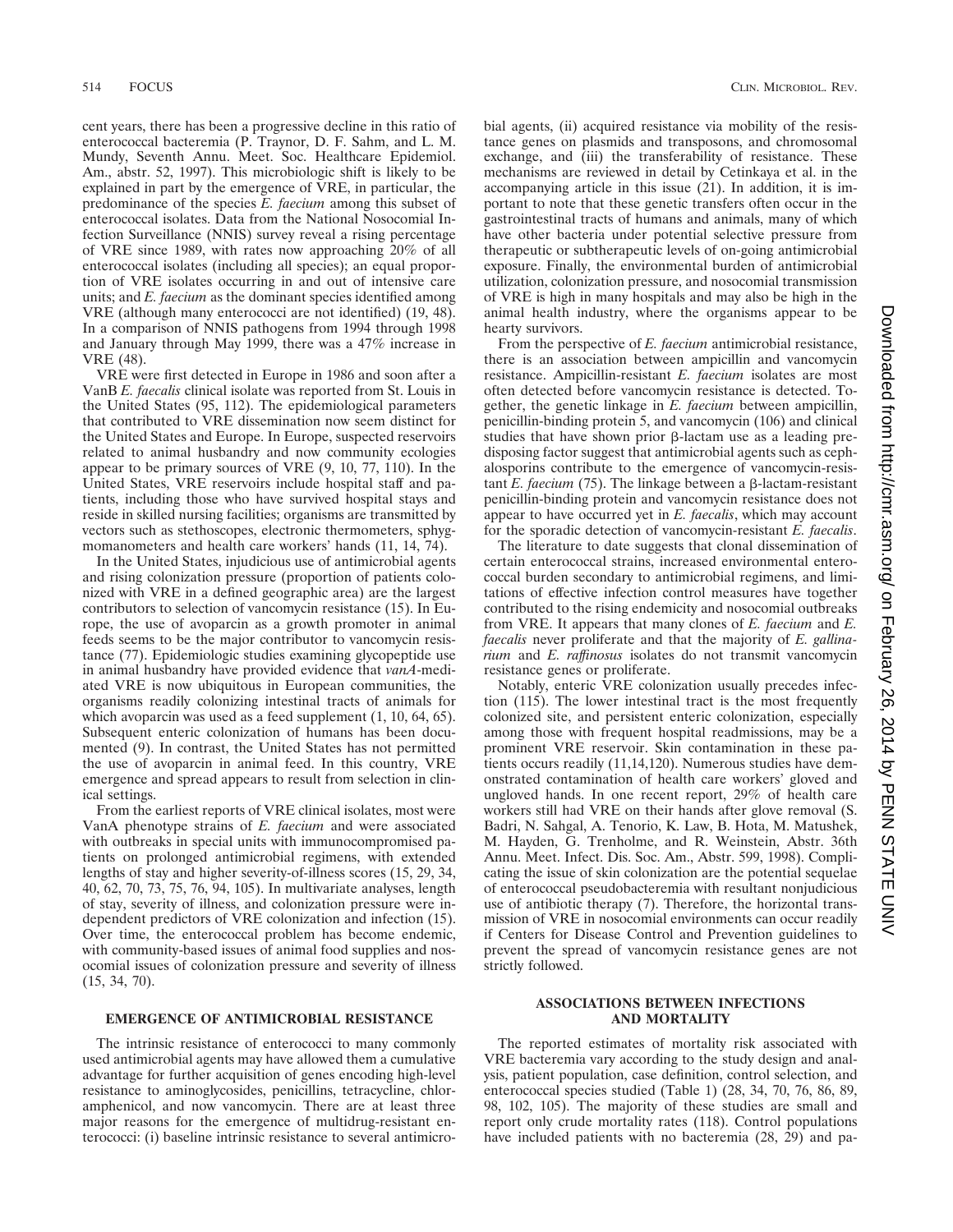| Species                    | Reaction to<br>vancomycin | Crude mortality data,<br>no. dead/no. tested<br>(% dead) No. $(\%)$ | Study design                            | Study dates | Reference       |
|----------------------------|---------------------------|---------------------------------------------------------------------|-----------------------------------------|-------------|-----------------|
| E. faecium                 | R                         | 16/32(50)                                                           | Case-control; liver transplant patients | 1988-1994   | 87              |
| E. faecium                 | S                         | ?(14)                                                               | NNIS data                               | 1989-1993   | 19              |
|                            | $\mathbb{R}$              | ? (37)                                                              |                                         |             |                 |
| Enterococcus spp.          | S                         | 10/37(27)                                                           | Controls of case-mix                    | 1989-1993   | 103             |
|                            | R                         | 1/6(17)                                                             |                                         |             |                 |
| E. faecalis, E. faecium    |                           | ? (11), ? (50)                                                      | Retrospective cohort                    | 1991-1992   | 84              |
| Enterococcus spp.          | S                         | 3/46(6.5)                                                           | Cohort                                  | 1991-1993   | 96              |
|                            | $\mathbb{R}$              | 15/46(33)                                                           |                                         |             |                 |
| E. faecium                 | S                         | 17/48(35)                                                           | Cohort; liver transplant patients       | 1991-1994   | 71              |
|                            | R                         | 31/54(57)                                                           |                                         |             |                 |
| E. faecalis and E. faecium | S                         | 27/101(27)                                                          | Retrospective cohort                    | 1991-1996   | 74              |
|                            | R                         | 45/93(45)                                                           |                                         |             |                 |
| <i>Enterococcus</i> spp.   | S                         | 1/56(2)                                                             | Case-control                            | 1992-1994   | 79              |
|                            | $\mathbb{R}$              | 8/28(29)                                                            |                                         |             |                 |
| E. faecium                 | S                         | 13/32(41)                                                           | Retrospective cohort                    | 1992-1995   | 100             |
|                            | R                         | 16/21(76)                                                           |                                         |             |                 |
| Enterococci                | $\mathbb{R}$              | $8/11$ (73) (cases), 7/22 (30)<br>(controls)                        | Case-control; oncology outbreak         | 1993        | 28              |
| <i>Enterococcus</i> spp.   |                           | $8/27$ (67) (cases), $8/27$ (30)<br>(controls)                      | Matched retrospective cohort            | 1993-1995   | 29              |
| Enterococcus spp.          |                           | 116/260(45)                                                         | Historical cohort                       | 1993-1995   | $68^b$          |
| Enterococci                | R                         | 1/6(17)                                                             | Prospective cohort                      | 1994        | 112             |
| E. faecium                 | S                         | 7/23(30)                                                            | Retrospective cohort                    | 1999        | 33 <sup>c</sup> |
|                            | $\mathbb{R}$              | 22/46 (48)                                                          |                                         |             |                 |

TABLE 1. Recent epidemiologic studies of crude mortality reported for enterococcal bacteremia

*<sup>a</sup>* R, resistant; S, susceptible.

*b* Infection with VRE was not associated with mortality once data were adjusted for age and severity of illness.

<sup>*c*</sup> After controlling for severity of illness, vancomycin resistance was not associated with mortality (odds ratio 1.74, 95% confidence interval 0.5 to 6.12,  $P = 0.39$ ).

tients with varied enterococcal species (76, 86, 98, 105). In addition, interspecies differences may confound estimates of mortality risk attributable to vancomycin resistance (76). In two recent studies, vancomycin-resistant *E. faecium* infection did not independently increase mortality risk compared with patients who had vancomycin-susceptible *E. faecium* bacteremia when adjustments were made for severity of illness (34, 70). Although virulence traits are less well characterized in *E. faecium* compared to *E. faecalis*, neither group of investigators were able to assess the blood isolates for potential virulence traits that may have contributed to mortality (50).

In clinical infectious disease management, two assumptions are frequently made with respect to multidrug-resistant pathogens. The first assumption is that more antimicrobial drug resistances equate with greater virulence. The second assumption is that attributable mortality is linked to the pathogens' antimicrobial susceptibility profile rather than the availability and prompt initiation of suitable antimicobial agents. To date, data in support of either position are lacking. As noted above, it was recently observed that crude mortality among bacteremic patients with *E. faecium* does not differ between those with vancomycin-susceptible and vancomycin-resistant isolates when adjustments are made for severity of illness (34, 70). This finding is similar to a comparison of crude mortality among bacteremic patients with methicillin-susceptible *Staphylococcus aureus* versus methicillin-resistant *S. aureus* (MRSA) (42). Speculatively, a two-tailed test for mortality (higher and lower mortality) associated with death from multidrug-resistant organisms may reveal that increased resistance is associated with a reduction in other aspects of fitness, including virulence. However, evidence to the contrary exists, including a study that found a strong association between high-level gentamicin resistance and expression of a known enterococcal cytolytic toxin among a large collection of *E. faecalis* bacteremia isolates (50). In this study, infection with cytolytic, high-level gentamicinresistant strains was associated with a fivefold-increased risk of death despite the uniform vancomycin susceptibility of these isolates (50). Unfortunately, patient severity of illness was not assessed in this cohort to determine if there was an interaction between cytolysin production and severity of illness.

Clearly, further clinical and translational research is needed to dissect such questions for enterococci, including species other than *E. faecalis*. In addition, very little is known about host immune responses to enterococci. Collaborative work that allows the clinical assessment of patients (34, 70) and the molecular characterization of recovered isolates (50) would allow our understanding of enterococcal virulence to advance.

#### **PATHOGENESIS AND VIRULENCE**

Bacteria colonize the intestine and interact in complex and largely unstudied associations with other bacteria, the intestinal epithelium, and other components of the mucosal interface. Comparatively little is known about the nature of enterococcal colonization of the human gastrointestinal tract except that enterococci occur in relative abundance in human feces (80, 84). Factors that influence enterococcal species-specific selection in colonization of the intestinal tract (i.e., factors favoring colonization by *E. faecalis* over *E. faecium*, etc., or vice versa) are also not well understood.

Enterococcal virulence has been reviewed recently elsewhere (53, 57), so this article focuses on emerging concepts for defining and studying enterococcal virulence. Examples of well-documented virulence traits are discussed to build an understanding of how auxiliary enterococcal traits contribute to the pathogenesis of infection.

Virulence among enterococci appears to have evolved in a mode and tempo that are no different from the emergence of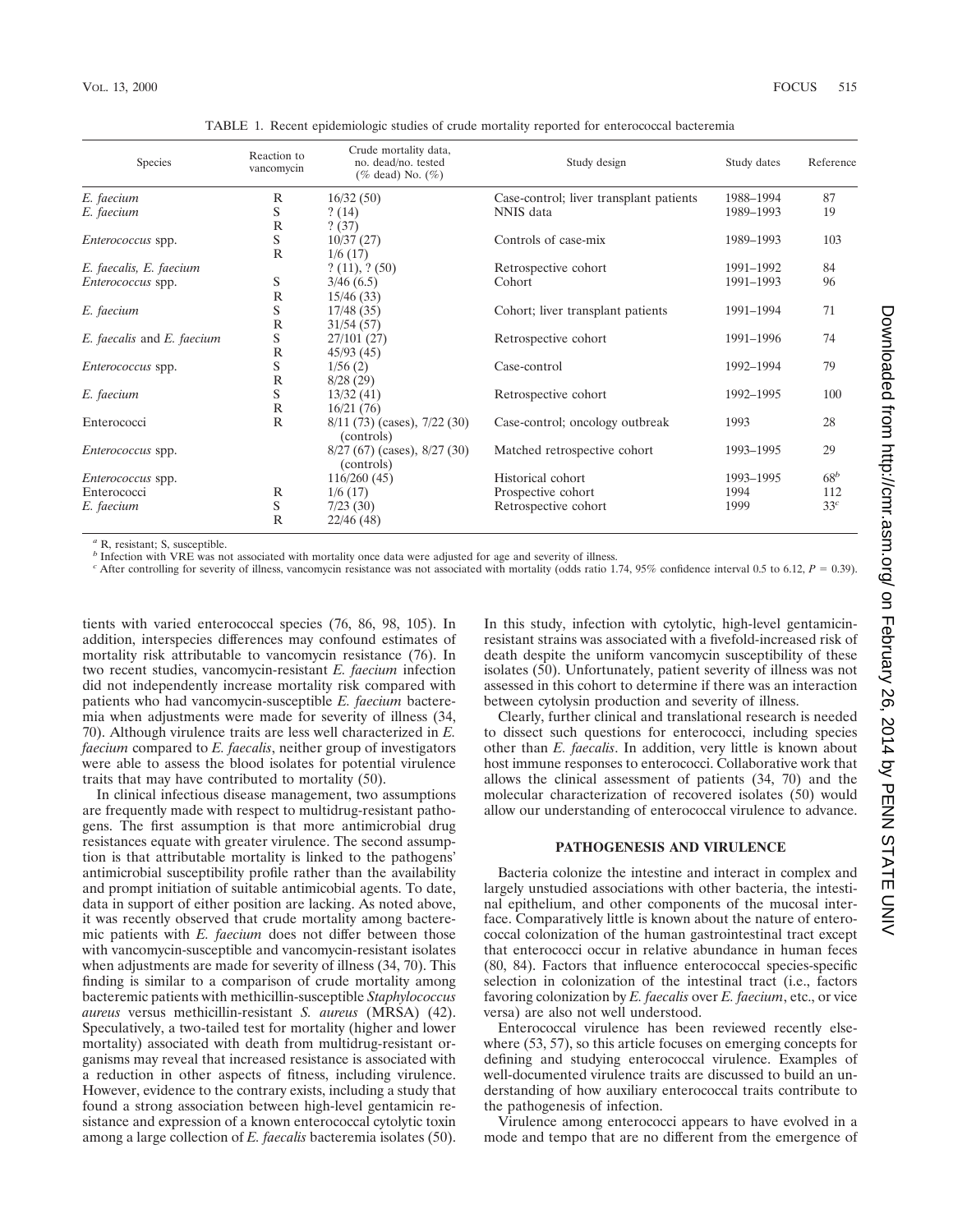TABLE 2. Comparison of known virulence factors in *E. faecalis* and *E. faecium* species

| Factor                        | Occurrence <sup><math>a</math></sup> |            |  |
|-------------------------------|--------------------------------------|------------|--|
|                               | E. faecalis                          | E. faecium |  |
| Antibiotic resistance         |                                      | $++$       |  |
| Cytolysin                     |                                      |            |  |
| Aggregation substance         | +                                    | Rare       |  |
| Gelatinase                    | +                                    |            |  |
| Extracellular superoxide      | +                                    |            |  |
| Extracellular surface protein |                                      |            |  |

 $a + +$ , most;  $+$ , some;  $-$ , none.

pathogenic lineages of other species (32, 100). Wherever it has been studied, genetic lineages within every bacterial species capable of causing human infection arise within the population, with either enhanced or attenuated virulence traits (32). Examples of genetic lineages with enhanced virulence traits of current interest include *Escherichia coli* O157 (4), MRSA (67), and pandemic strains of *Vibrio cholerae* (68, 114). The emergence of genetic lineages with enhanced virulence results from the acquisition of new traits by genetic exchange. This genetic exchange involves a diversity of genetic elements, such as SCCmec, a large, 52-kb novel genetic element encoding methicillin resistance in *S. aureus* (63); pathogenicity islands in a number of species encoding toxins (39), adhesions, and other virulence-associated factors; phage conversion to toxin production (90); and acquisition of virulence factors on plasmids (79) and transposons (100). These elements enter into the species once or very rarely, resulting in the emergence of unusually pathogenic lineages within the species (32). In comparison to the emergence of pathogens with enhanced virulence, vertical inheritance slowly penetrates into other lineages of the species by further DNA transfer (17). The prediction, then, is that there are traits in enterococci that may confer enhanced abilities to cause disease and that these traits may be associated with a single genetic lineage of the species if recently acquired. Alternatively, such traits may have permeated more deeply into the species by horizontal transfer if acquired comparatively earlier. If confirmed, genetic lineages will be manifested by the observation of multiple clinical isolates of discrete chromosomal lineages bearing this new trait (as determined by molecular genetics). If the trait has permeated the species more deeply, the trait may be found in a diversity of genetic backgrounds.

Among enterococci, traits that have been acquired by some lineages, have permeated the species to various degrees, and are suspected to relate to an enhanced ability to cause disease include antibiotic resistance determinants, a cytolytic toxin, gelatinase, aggregation substance, extracellular superoxide production, and enterococcal surface protein (Table 2) (55, 57). All of these appear to fulfill the formal definition of virulence factor (although some await direct examination), in that they enhance the ability of the organism to cause disease beyond that intrinsic to the species background. Autolysins, best characterized in *E. hirae*, are not known to be virulent in *E. faecalis* and will not be discussed further (30, 92, 101). The cell wall carbohydrate of enterococci has been the subject of study, but there is currently little agreement as to the identity and role of these carbohydrates (3, 49, 119). Other phenotypic and potential virulence factors that require further investigation include hyaluronidase, lipoteichoic acids, fibronectin, and surface carbohydrates.

#### **Antibiotic Resistance Determinants**

When viewing human-associated enterococci in their entirety, it is obvious that the great majority of enterococci exist as commensals in the gastrointestinal tract (80, 84) or in ecologies contaminated by human wastes, with a comparatively minuscule fraction that experience natural selection in the process of causing human infection. Therefore, it seems safe to assume that traits that are widely distributed within humanassociated enterococcal species have been selected because of their role in conferring fitness for existence and perpetuation in the overwhelmingly primary ecological system, the gastrointestinal tract. The concept that emerges, then, is that acquired virulence traits operate in a genetic background that has evolved to survive in the highly competitive gastrointestinal tract. The intrinsic ruggedness of the enterococcus undoubtedly contributes to its persistence at sites of infection as well as to the organism's resistance to antibiotics. However, as factors that confer intrinsic ruggedness appear to have been selected and function primarily to enhance competitiveness as a commensal organism, compromising these traits may compromise the enterococcus's ability to cause disease as well as its ability to function as a commensal organism. Ubiquitous traits of enterococcal species probably do not represent virulence traits sensu stricto and will not be discussed further in this review.

A second important concept that has emerged, and is key to understanding enterococcal infection at the molecular and cellular level, is that nosocomial enterococcal disease is predominantly a two-stage process. There is an initial, usually asymptomatic colonization of the gastrointestinal tract by enterococcal strains possessing various traits, such as antibiotic resistances, cytolytic toxin genes, or possibly aggregation substance or the protease gelatinase upon hospital admission (81, 109). Subsequently this population is expanded, often facilitated by antibiotic elimination of competitors. For a select number of patients, there is subsequent tissue invasion, directly or indirectly, from the expanded gastrointestinal tract reservoir. The prediction from this model is that infection-derived enterococcal isolates will mirror those of the gastrointestinal tract of hospitalized patients but be of unknown relationship to commensal populations within the community. Given this twostage model of asymptomatic colonization with nosocomial strains followed by tissue invasion, exogenously acquired factors can enhance the virulence of enterococci by functioning at either or both levels. That is, a factor may enhances the ability of a nosocomial strain to outcompete indigenous commensal enterococci, increase the presence of nosocomial strains in the gastrointestinal tract, and as a result increase the statistical likelihood of causing disease as breaches in containment occur. Antibiotic resistances clearly fall into this category, as would new surface proteins that enable the nosocomial organism to colonize a different niche from that occupied by indigenous strains. Theoretically, new fermentation pathways that would enable the organism to localize in new areas of the gastrointestinal tract could perform a similar role, although this prospect has yet to be closely examined.

The second level at which an exogenously acquired factor could enhance enterococcal virulence is at the level of tissue destruction or toxicity, enhancing its ability to breach containment in the gastrointestinal tract or other commensal site and cause symptomatic disease. A factor that enhances disease severity, as opposed to disease probability, would not necessarily appear in increased numbers among clinical isolates, but would be associated with more severe clinical presentation or sequelae.

Several factors confound the relationship between entero-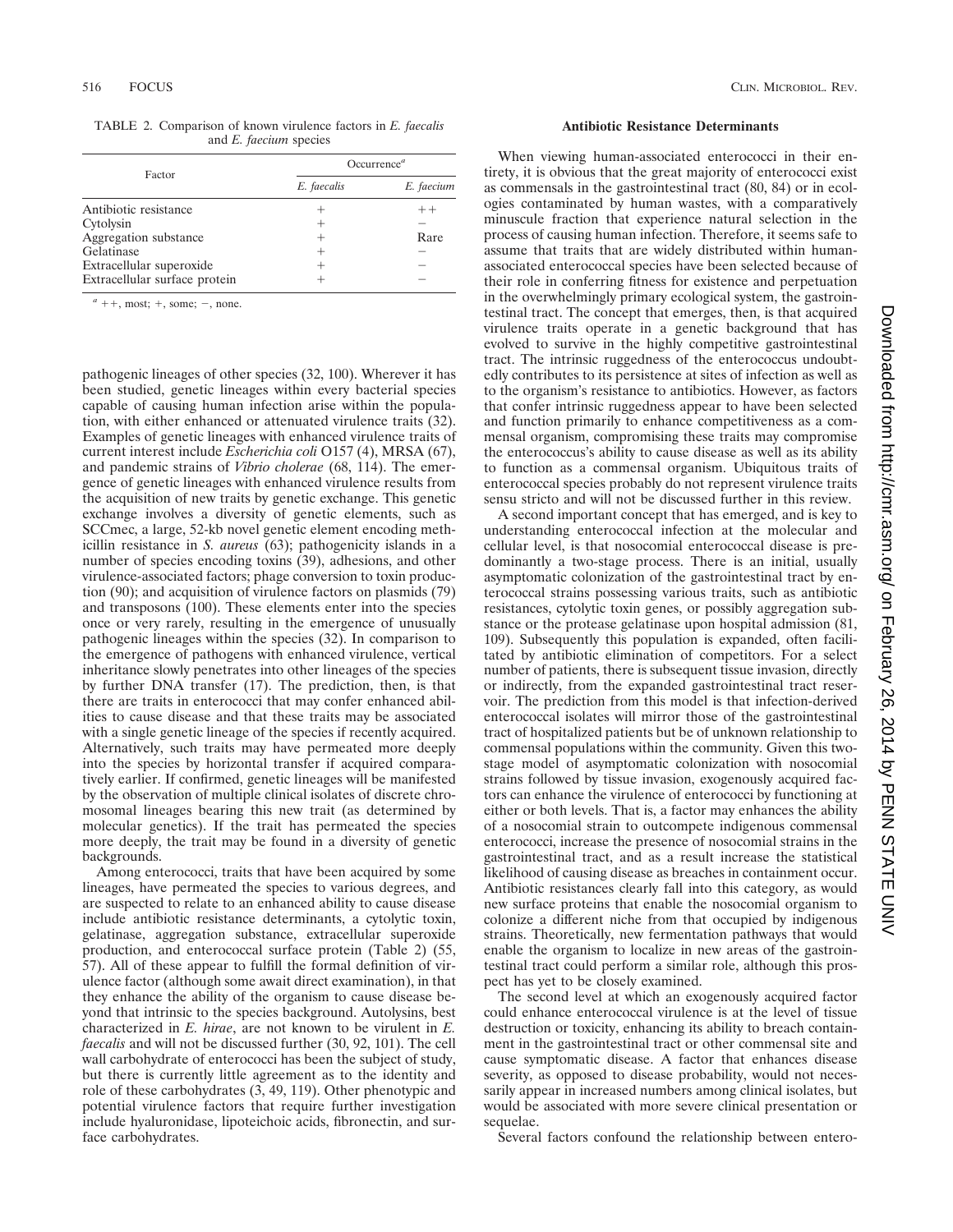cocci, virulence, and disease. Enterococci are a leading cause of subacute endocarditis, which typically occurs in older male patients with genitourinary tract infection (78). As these are often acquired in the community, strains causing these infections are of unknown relationship to those that have become endemic within hospitals. Aside from subacute endocarditis, most other enterococcal disease occurs in patients with underlying conditions representing a wide spectrum of severity of illness and immune modulation (70). As host immunosuppression increases, the requirements for particular virulence traits to enhance the likelihood or severity of disease decrease. Because of the sophistication of support currently available to prolong the life of patients with severely debilitating underlying conditions, some fraction of enterococcal disease is undoubtedly attributable to ordinary commensal strains without any special features. Therefore, collections of infection-derived isolates should contain a spectrum of types of strains, from pure commensals to those harboring the most synergistic combinations of various virulence traits.

Several studies have attempted to examine clinical isolates with the goal of identifying traits that enhance the organism's ability to cause disease beyond those associated with simply being an enterococcus. Interpreting these studies, however, requires careful examination of study design to determine what question the data answer. In one study, serial nonduplicative *E. faecalis* blood isolates were obtained from patients at a large clinic over a 4-year period in the mid-1980s (50). These isolates were examined for production of a cytolytic toxin, which confers a hemolytic phenotype, as well as for antibiotic resistance. Of 190 isolates, 36% were resistant to high levels of aminoglycosides and 45% were hemolytic. Notably, these traits were not randomly and independently distributed among the 190 strains; 91% of the gentamicin-resistant strains were hemolytic, whereas 19% of the gentamicin-susceptible strains were hemolytic. Furthermore, genetic identity confirmed that 12 of 12 hemolytic, gentamicin-resistant strains were identical (from 10 different patients) versus only two of nine nonhemolytic, gentamicin-susceptible strains (from 8 different patients, with the identical isolates from the same patient taken 7 weeks apart). These data show that neither gentamicin resistance nor the cytolytic toxin conferring the hemolytic phenotype had deeply penetrated the species and imply that the two factors may work synergistically to result in disease. In addition, this outbreak study of virulent enterococcal clones identified virulence traits in a significant proportion of bacteremic patients. Obviously, counting all infections caused by this entire genetic lineage as a single event would underrepresent the problem. A study that focuses on strains of unique chromosomal lineage, however, is well designed to answer the question to what extent a particular trait has permeated the species.

In a large study that examined the relationships between enterococcal disease and enterococcal traits, isolates related by DNA fingerprint were excluded (25). Between 25 and 33% of the presumably unique genetic lineages derived from infection sites and a slightly lower proportion from the gastrointestinal tract of hospitalized patients possessed the trait of cytolytic toxin production (25). This observation is consistent with a limited penetration of the species by the cytolytic toxin determinant. These data are also consistent with enterococcal infection conforming to the two-stage model described above, whereby nosocomial strains first colonize the gastrointestinal tract after hospital admission, then appear at disseminated sites (molecular genetic testing that confirms unrelated isolates in the gastrointestinal tract and sterile body sites may imply that the primary infection occurred from an external source). As data were derived preferentially for isolates that were nonclonal, raw incidence numbers were not provided, and the actual percentage of infections that were caused by cytolytic toxin-expressing strains cannot be determined.

The study by Coque et al. did examine the penetration of other potentially virulence-associated traits into the species *E. faecalis* (25). It was observed that approximately one-half of the genetic lineages of the species from either infections or feces of hospitalized patients possessed genes for aggregation substance and the protease gelatinase. This suggests either that these traits entered the species earlier than did the cytolytic toxin or that they are associated with elements that are more mobile than that encoding the cytolysin. Aggregation substance is an integral component of the pheromone-responsive plasmid exchange system (23). Therefore, nosocomial strains of *E. faecalis* may be those best equipped to participate in genetic exchange and may be selected by the presence of antibiotic resistance determinants on such plasmids. The basis for the penetration of the gelatinase determinant into *E. faecalis* lineages associated with the nosocomial environment is more obscure. Gelatinase, aggregation substance, and cytolysin were all observed among fecal strains from the community in approximately 25% of the genetic lineages examined (25).

Huycke et al. found that bacteremic patients harboring strains expressing the hemolytic cytolysin in a background of gentamicin resistance were at a fivefold-increased risk of death within 3 weeks of a culture-positive blood specimen (50). Although aminoglycoside resistant, all isolates were negative for b-lactamase production and none were vancomycin resistant. Moreover, this risk of mortality was found to be independent of therapy. Collectively, these data imply that the cytolysin contributed to the mortality associated with human enterococcal bacteremia. It is the only study, to our knowledge, to implicate an enterococcal virulence factor in mortality.

Nevertheless, demonstration of a role in virulence for any particular enterococcal trait requires direct testing in wellcontrolled and well-designed disease models. The majority of investigative research in enterococcal pathogenesis and virulence has focused on *E. faecalis* adherence and lytic activities because they fit paradigms established for highly virulent pathogens. Nearly nothing is known of the specific interactions between *E. faecium* and human host tissues. All nonhuman models of disease represent an approximation, with various inherent levels of compromise. Although well established for the study of hypervirulent pathogens, murine 50% lethal dose  $(LD_{50})$  determinations involving bolus injections of 10<sup>7</sup> to 10<sup>9</sup> organisms intraperitoneally and measuring demise in hours (40, 99) lack sensitivity for examining the pathogenesis of disease in humans. A major limitation of this approach is that an animal without underlying pathology is burdened with a sudden lethal bolus of large numbers of bacteria (in contrast to the usually indolent course of human infection). Moreover, these large numbers of bacteria are usually prepared in vitro in enriched laboratory medium and as a result are ill adapted to respond to restrictive host environmental cues. Finally, there are relatively few parameters for measurement of virulence factors or their contribution to the pathogenesis of infection in acutely lethal models.

In an attempt to more closely approximate the course and conditions of human disease, models varying in immune competence have been explored. Because of background variability and susceptibility to infection by commensal organisms that colonize the respiratory pathways, these models have not been extensively pursued for studying enterococcal virulence. In addition, polymicrobial infections and adjuvant therapeutics have been confounding variables in many animal models. More recently, the cellular and molecular basis for immune limitation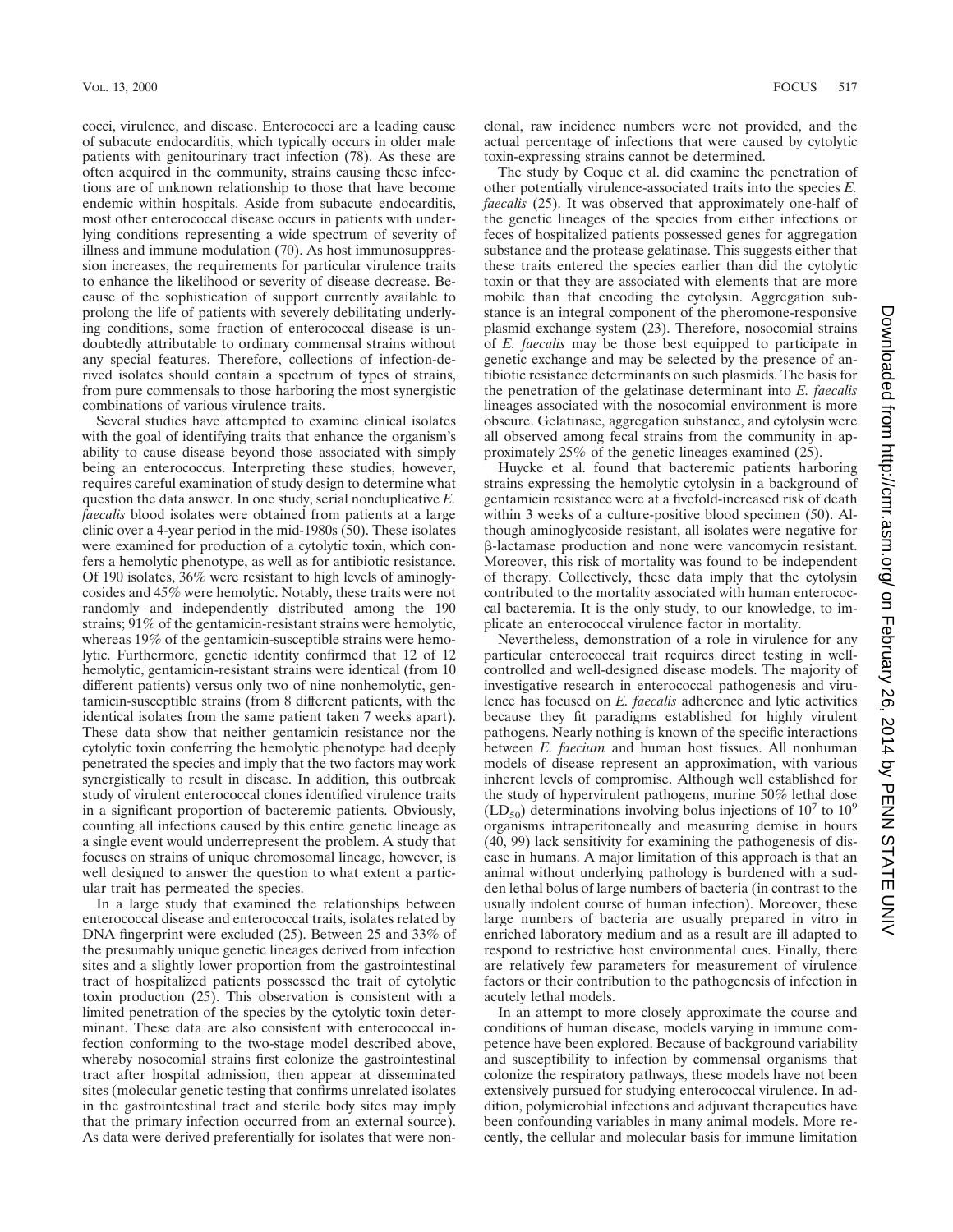in the eye began to emerge (104). As this organ provided a readily observable organ system with limited immune responsiveness in an otherwise healthy background, the rabbit endophthalmitis model was developed and used to study the pathogenesis of enterococcal infection (18, 57). Major advantages of this system include the exquisitely small infectious dose, with 10 organisms sufficient to establish infection. After inoculation, infection develops over the course of 3 to 7 days, enabling the enterococci to adapt, expand in numbers, and respond to in vivo environmental cues. Moreover, the course of infection can be studied quantitatively using electrophysiology (electroretinography) as well as by direct observation using the standard tools of ophthalmology; all measures can be made repeatedly over the course of infection, allowing the hostbacterium interaction to be studied by multiple parameters in real time. Other advantages of the endophthalmitis model include the ability to administer intravitreous antibiotic and anti-inflammatory agents as is done for clinical endophthalmitis, providing rapid therapeutic intervention and reducing potential adverse events (60). Offsetting some of these strengths is that, although providing in vivo environmental cues, the eye is not a common site for enterococcal infection and has built-in limitations in host response that may vary from the response encountered by offending organisms at other anatomical sites. However, many enterococcal infections occur in patients with a spectrum of underlying pathologies that similarly limit host response.

As enterococci are also a leading cause of subacute endocarditis, the rabbit endocarditis model using abraded heart valves, via catheter-induced trauma, has also been used to assess virulence. Infused organisms are permitted to colonize the damaged valve, and comparison of various treatment regimens and pathologies can be made.

These models have enabled key findings to be made on the contribution of various virulence factors to the course and severity of enterococcal disease.

#### **Cytolysin**

The cytolysin is a novel hemolytic, posttranslationally modified protein toxin that occurs in up to 60% of *E. faecalis* isolates retrieved from outbreak investigations (36, 55–59, 72). The encoding operon is carried on a plasmid or integrated into the bacterial chromosome (56). In addition to toxin activities, the cytolysin of *E. faecalis* possesses bacteriocin activity against a broad range of gram-positive bacteria (58). The self-protective mechanism of immunity for the cytolysin-producing strain has recently been described (24). Diagnostically, this toxin causes a beta-hemolytic reaction on human and horse blood agar (but does not hemolyse sheep blood agar, which is frequently used in clinical microbiology laboratories).

A number of independent studies using different model systems have consistently found a role for the *E. faecalis* cytolysin in the toxicity of enterococcal infection (18). The rabbit endophthalmitis model was used to examine in detail the contribution to virulence of cytolysin, using isogenic strains of *E. faecalis* differing only in this trait (59, 60). In these studies, *E. faecalis* caused an infection accompanied by significant inflammatory sequelae even when the organisms were effectively killed by antibiotics (59, 60). These sequelae could be successfully managed by corticosteroid adjunctive therapy in combination with antibiotics. However, if the *E. faecalis* strain produced the cytolytic toxin, the combined beneficial effect of antimicrobial and anti-inflammatory therapy was completely offset by the organotoxic activity of the cytolysin, which completely destroyed the organ even though all other aspects of the infection were successfully managed (59). These studies show that even in an organ with limited immune response, enterococcal disease has an important inflammatory component as well as an organotoxic component if the offending organism is a cytolysin producer.

Similar observations were made in a rabbit endocarditis model (22). These studies found that vegetations due to cytolytic enterococci exhibited a significant increase in lethality compared to those caused by isogenic strains specifically defective in cytolysin production. Interestingly, vegetations induced by the cytolytic strains, although more lethal, were actually smaller. Together, these studies represent important refinements on the original acute lethality observations made in the murine intraperitoneal challenge model (54). Even though the number of organisms used in this challenge was very large  $(10^8 \text{ to } > 10^{10} \text{ CFU})$ , the cytolysin was found to significantly enhance both the lethality of bolus injection, as shown by a >100-fold reduction in the  $LD_{50}$ , and the rate at which deaths occurred.

#### **Aggregation Substance**

Aggregation substance is a pheromone-inducible surface protein of *E. faecalis* which promotes mating aggregate formation during bacterial conjugation (23). As an important component of the bacterial pheromone-responsive genetic exchange system, aggregation substance mediates efficient enterococcal donor-recipient contact to facilitate plasmid transfer (23). In vitro, aggregation substance mediates adhesion to a variety of eukaryotic cell surfaces, such as cultured pig renal tubular cells, and promotes internalization by cultured human intestinal cells (66, 87, 97). Aggregation substance was also studied in the rabbit model of *E. faecalis* endocarditis and found to be associated with greater vegetation size compared to vegetations caused by isogenic aggregation substance-defective strains, although these infections were not observed to be lethal (22). More recent studies in a similar model suggest that aggregation substance and its cognate ligand, binding substance, may lead to destruction of myocardial and pulmonary tissues (96). In vitro, aggregation substance also promotes direct opsonin-independent binding of *E. faecalis* to human neutrophils via complement receptor type 3 and other receptors on the neutrophil surface (113) and appears to promote intracellular survival of *E. faecalis* inside neutrophils (93). In a comparison of ingested, nonopsonized aggregation substance-bearing *E. faecalis* to ingested, opsonized *E. faecalis*, there were higher levels of phagosomal pH, extracellular superoxide, phagosomal oxidant production, surface Mac-1 expression, and shedding of L-selectin (93).

In vivo, aggregation substance may contribute to the pathogenesis of enterococcal infection through a number of mechanisms. Aggregation substance is known to be induced by pheromone signals (23) and by serum (66, 71), suggesting that aggregation substance-expressing cells likely form larger aggregates in vivo than cells not expressing this trait. Aggregation contributes to bacterial virulence in other systems (114), and it is presently unknown how the simple act of aggregation may influence phagocytosis and the subsequent fate of the organism. There are also indications that aggregation substance may bind and present its cognate ligand, which is believed in part to relate to teichoic acids, on the surface of the organism, possibly resulting in superantigen activity (96). Finally, aggregation substance increases the hydrophobicity of the enterococcal surface (46), which may induce localization of cholesterol to phagosomes and prevent or delay fusion with lysosomal vesicles (31, 35). It may be this aggregation that also enhances the organ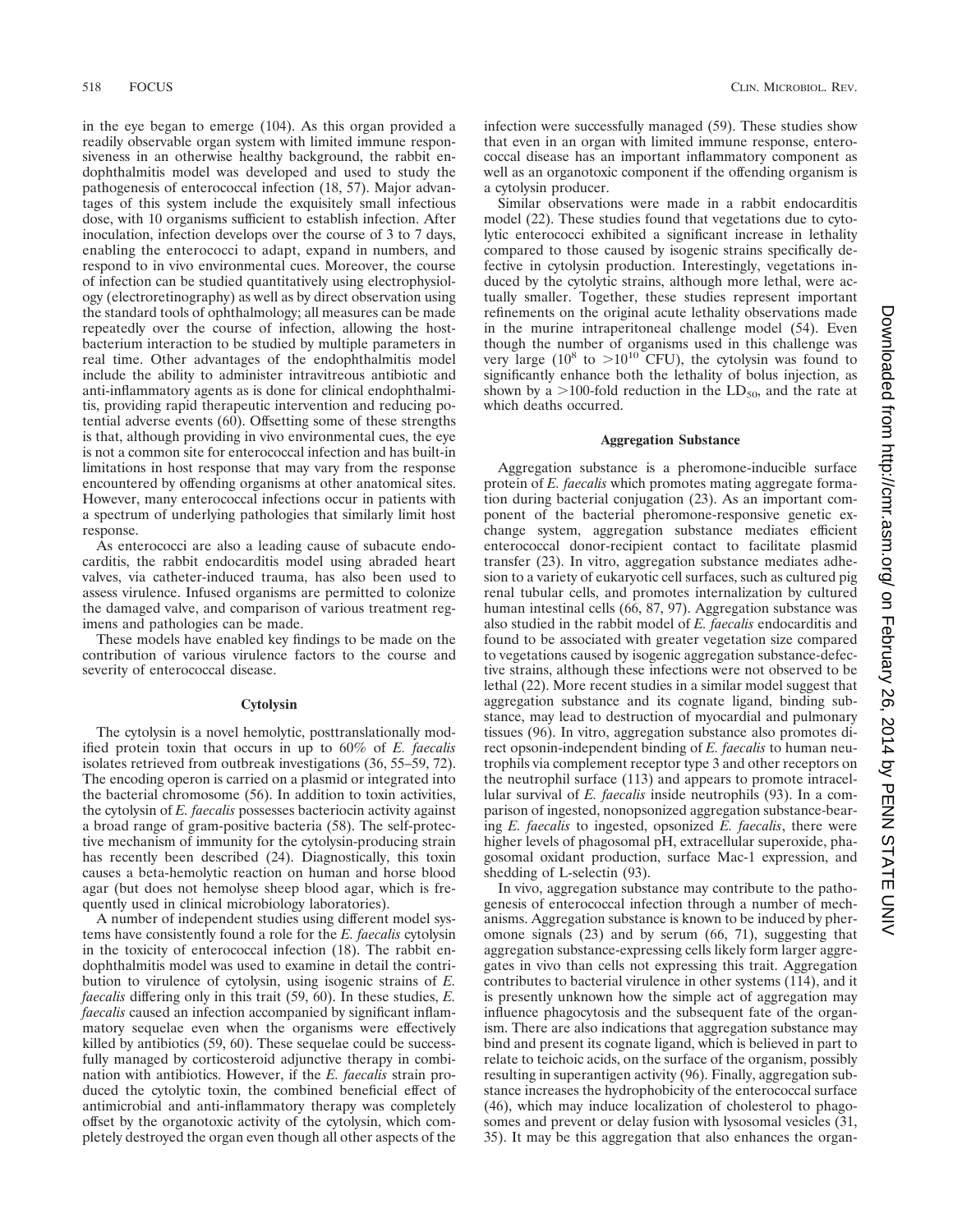ism's ability to associate with intestinal epithelial cells (87). As most cytolytic strains of *E. faecalis* also express aggregation substance, these factors may well work synergistically, as shown by the results of studies in endocarditis (22). Evidence that these two traits are highly coevolved also comes from the observation that the cytolysin is bactericidal for noncytolytic enterococci, yet cytolysin-coding aggregation substance-bearing plasmids are transferred to these otherwise sensitive recipients efficiently (27). In retrospect, it is not surprising that an aminoglycoside-resistant lineage of *E. faecalis* expressing cytolysin and aggregation substance proved particularly virulent (50). The fact that the prototype VanB strain, V583, possesses a naturally insertionally disrupted cytolysin operon (unpublished observations) may also contribute to the limited spread of this isolate (95).

#### **Gelatinase**

Comparatively less is known about the contributions of other traits of enterococci to virulence (excluding the antibiotic resistances). Isogenic strains of *E. faecalis* differing in gelatinase production appear to modestly affect acute toxicity in the bolus  $LD_{50}$  murine model (99).

## **Extracellular Superoxide**

Extracellular superoxide production is another trait associated with enterococcal virulence in bacteremia (51, 52, 97) and appears to vary among isolates. Most *E. faecalis* and some *E. faecium* strains generate substantial extracellular superoxide, with significantly greater production by invasive strains than by commensal isolates. Superoxide production was observed to enhance in vivo survival of *E. faecalis* in mixed infection with *Bacteroides fragilis* in a subcutaneous infection model (52).

#### **Extracellular Surface Protein**

Another variable trait that appears to be associated with enterococcal virulence is extracellular surface protein (Esp), initially derived from the original *vanB E. faecalis* clinical isolate (95). The *esp* gene encodes a large bacterial surface protein with an interesting structure. The central core of the protein consists of reiterations of distinct tandem repeating units, with a slightly divergent C-terminal cell wall anchor domain and an apparently globular N-terminal domain. It is currently hypothesized that the central repeat region serves as a retractable arm, extending the N-terminal globular domain through the cell wall to the surface. The number of central repeats was found to vary between 3 and 11 in various *E. faecalis* isolates, supporting this hypothesis. It is plausible, under adverse conditions such as immune deficiency, that the ability to retract the surface protein may facilitate immune evasion (97). PCR amplification detected *esp* in only 3% of *E. faecalis* stool isolates but 41% of *E. faecalis* blood isolates and 42% of *E. faecalis* endocarditis isolates. The gene was not detected in isolates of *E. faecium*, *E. avium E. gallinarum*, *E. casseliflavus*, or *E. raffinosus* (97).

### **CONTROL AFTER EMERGENCE OF RESISTANCE**

There are recognized tensions and controversies surrounding the current recommendations to prevent and control the spread of vancomycin resistance (47). Such recommendations are not only easier to endorse than to enforce, but also require resources beyond those often available to health care delivery systems today. In addition, the recommendations are somewhat conservative, given the current gaps in our existing knowledge of enterococcal virulence—a nearly complete void with respect to *E. faecium*—and the uncertainty of the eventual emergence of vancomycin-resistant *S. aureus*. This threat is further substantiated by the recognition of identical transposons in enterococci and *S. aureus* and our limited ability in nosocomial settings to control the spread of either VRE or MRSA (48). In preparation for the emergence of vancomycinresistant *S. aureus*, the Centers for Disease Control and Prevention has outlined an extensive plan that can be readily adopted or modified by health care institutions across the country (20).

As noted above, given the current gaps in our understanding of enterococcal virulence and the eventual emergence of VRSA, efforts are under way to prevent and control the spread of vancomycin resistance, VRE, and MRSA. Are such resource-intensive efforts realistic, given the limited research and financial allocations directed towards this goal? Numerous basic science, applied research, and epidemiological studies have together provided a framework for the Hospital Infection Control Practice Advisory Committee recommendations for prevention of the spread of vancomycin resistance genes (47). These recommendations include surveillance, applied research, prevention and control measures, and development or expansion of infrastructure. Each component is described in detail below.

#### **Surveillance**

In infection control, surveillance strategies can be either active or passive, depending upon the purpose and available resources. Active surveillance includes the prospective collection of specimens for baseline and follow-up evaluation of disease burden. Passive surveillance occurs in most health care settings when specimens routinely collected for clinical care can be further assessed for infection control purposes. For VRE surveillance, some hospitals routinely screen enteric *Clostridium difficile* specimens (L. Mundy, P. Traynor, and D. Sahm, Abstr. 35th Annu. Meet. Infect. Dis. Soc. Am., abstr. 343, 1997). In a recent study evaluating VRE detection in stool specimens submitted for *C. difficile* toxin production, there was a 19% detection rate for VRE compared to 13% for *C. difficile* toxin (33).

#### **Applied Research**

Molecular methods can provide supportive evidence for epidemiological findings (107, 108). These tools should be carefully employed after the hypothesis for their use is well formulated. Factors to consider for the use of PCR and pulsed-field gel electrophoretic tools include introduction of a new strain(s), dissemination of vancomycin-resistant genetic elements, outbreaks due to the spread of a single clone, and confirmation of initial clonal spread followed by establishment and maintenance of an endemic state. Coordinated investigations of clinical outcomes, linked with enterococcal virulence assessment, would further clarify the current enigmas regarding the significant risks for death associated with enterococcal bacteremia (25, 34, 70).

#### **Prevention and Control**

In determining appropriate infection control strategies to prevent the spread of multidrug-resistant organisms, it is imperative that the distinction between outbreak and endemic control be established. The literature clearly indicates that certain interventions, and hence resource utilization, are more appropriate for one type of control than another. In addition,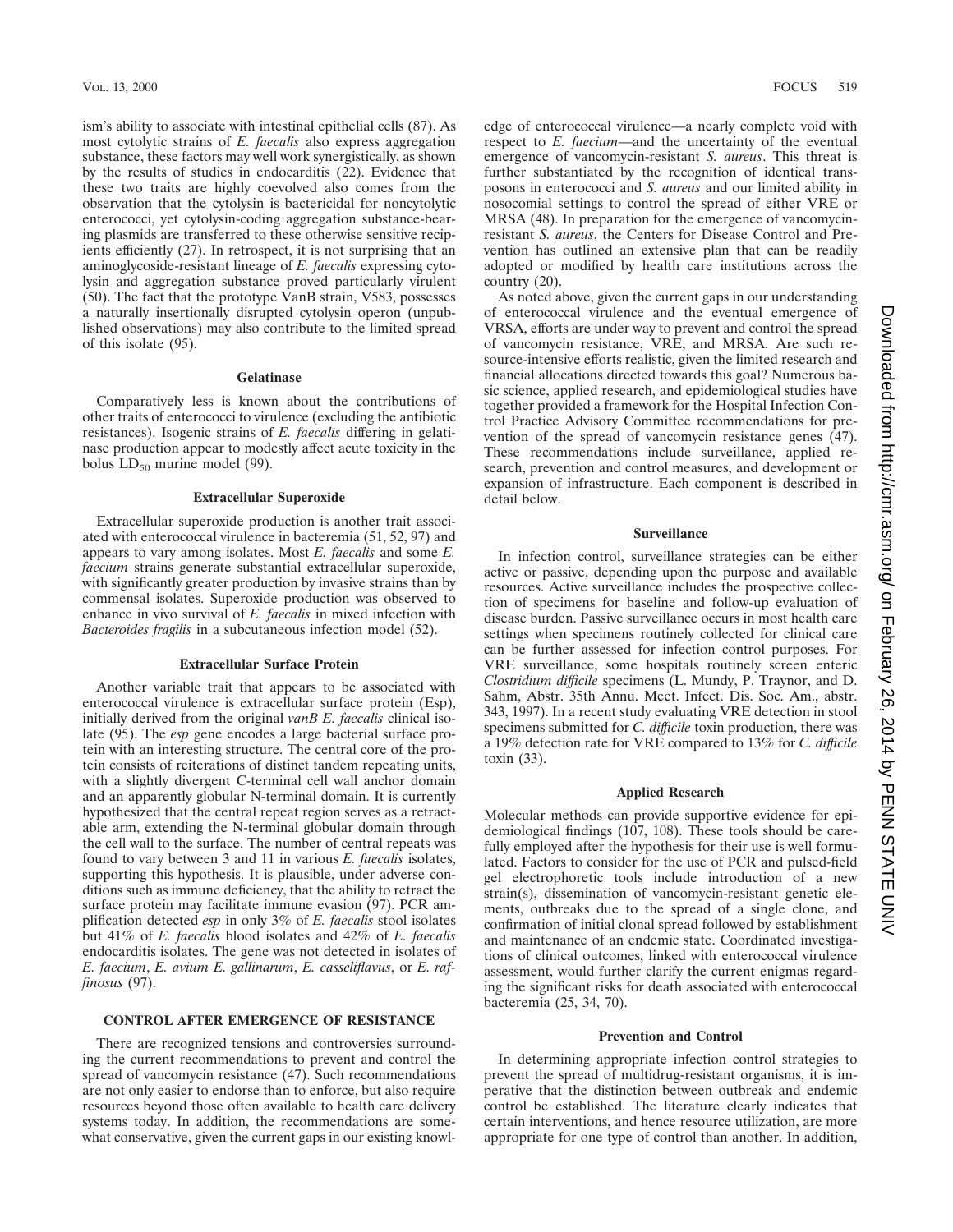the recommendations for acute care are more rigorous than those for long-term care (5, 47, 83, 103). Recommendations for ambulatory care settings and home health environments are in the early phases of development and remain controversial (13, 45). Regardless of the clinical setting, central to prevention and control strategies is the practice of hand washing. Numerous studies have evaluated health care worker behaviors and noted major and minor violations in hand-washing techniques (2, 6, 12, 37, 38, 69, 88, 91); (J. Hernandez, T. McClellan, and J. Forsyth, Abstr. Eighth Annu. Meet. Soc. Healthcare Epidemiol. Am., 1998). Perhaps most important in the prevention and control of the spread of VRE is the recognition of the role that fecal carriage has in colonization pressure (15, 61). Among the known independent risk factors for VRE acquisition are extended length of stay, higher severity-of-illness scores, colonization pressure, and prolonged antimicrobial exposure, and thus measures to reduce or enhance these risks should be incorporated into routine clinical care.

#### **Development or Expansion of Infrastructure**

Over the past two decades there has been growing recognition of the economic impact of nosocomial infections across the continuum of care, which compound the substantial costs of health care in general (116, 117). Despite the on-going development and expansion of technological advances within health care delivery systems, pressures to reduce costs focus on downsizing programs, reducing waste, and limiting resource utilization. Ideally, a core infrastructure is needed in infection control programs that are linked to microbiology, pharmacy, and an informatics system.

## **FUTURE DIRECTIONS**

We have focused on the emergence of enterococcal virulence and antimicrobial resistance, the former of which has been best characterized in *E. faecalis* and the latter of which is detected most often in *E. faecium*. More research is needed to characterize the molecular and cellular interactions between the host and enterococci which lead to colonization and subsequent infection, the interactions between different bacterial proteins, inter- and intraspecies genetic transfer, virulence factors in species beyond *E. faecalis*, and current infection control guidelines. In addition, clinical investigations are needed to clarify the current strategies to prevent and control the spread of vancomycin resistance, inclusive of cost-benefit or cost-effectiveness analyses that can substantiate such recommendations.

#### **REFERENCES**

- 1. **Aarestrup, F. M.** 1995. Occurrence of glycopeptide resistance among *Enterococcus faecium* isolates from conventional and ecological poultry farms. Microb. Drug Res. **1:**255–257.
- 2. **Albert, R., and F. Condie.** 1981. Hand-washing patterns in medical intensive-care units. N. Engl. J. Med. **304:**1465–1466.
- 3. **Arduino, R. C., K. Jacques-Palaz, B. E. Murray, and R. M. Rakita.** 1994. Resistance of Enterococcus faecium to neutrophil-mediated phagocytosis. Infect. Immun. **62:**5587–5594.
- 4. **Armstrong, G. L., J. Hollingsworth, and J. G. Morris, Jr.** 1996. Emerging foodborne pathogens: Escherichia coli O157:H7 as a model of entry of a new pathogen into the food supply of the developed world. Epidemiol. Rev. **8:**29–51.
- 5. **Armstrong-Evans, M., M. Litt, M. A. McArthur, B. Willey, D. Cann, S. Liska, S. Nusinowitz, R. Gould, A. Blacklock, D. E. Low, and A. McGeer.** 1999. Control of transmission of vancomycin-resistant *Enterococcus faecium* in a long-term-care facility. Infect. Contr. Hosp. Epidemiol. **20:**312–317.
- 6. **Avila-Aguero, M., M. Umana, A. Jimenez, I. Faingezicht, and M. Paris.** 1998. Handwashing practices in a tertiary-care, pediatric hospital and the effect on an educational program. Clin. Perform. Quality Health Care **6:**70–72.
- 7. **Baddour, L. M., E. Harris, M. M. Huycke, A. E. Smith, and I. M. Himelright.** 1999. Outbreak of pseudobacteremia due to multidrug-susceptible *Enterococcus faecium*. Clin. Infect. Dis. **28:**1333–1334.
- 8. **Reference deleted.**
- 9. **Bates, J.** 1997. Epidemiology of vancomycin-resistant enterococci in the community and the relevance of farm animals to human infection. J. Hosp. Infect. **37:**89–101.
- 10. **Bates, J., J. Jordens, and D. Griffiths.** 1994. Farm animals as a putative reservoir for vancomycin-resistant enterococcal infections in man. J. Antimicrob. Chemother. **34:**507–516.
- 11. **Beezhold, D. W., S. Slaughter, M. K. Hayden, M. Matushek, C. Nathan, G. M. Trenholme, and R. A. Weinstein.** 1997. Skin colonization with vancomycin-resistant Enterococci among hospitalized patients with bacteremia. Clin. Infect. Dis. **24:**704–706.
- 12. **Bettin, K., C. Clabots, P. Mathie, K. Willard, and D. Gerding.** 1994. Effectiveness of liquid soap vs. chlorhexidine gluconate for the removal of *Clostridium difficile* from bare hands and gloved hands. Infect. Contr. Hosp. Epidemiol. **15:**697–702.
- 13. **Bonilla, H. F., M. A. Zervos, M. J. Lyons, S. F. Bradley, S. A. Hedderwick, M. A. Ramsey, L. K. Paul, and C. A. Kauffman.** 1997. Colonization with vancomycin-resistant *Enterococcus faecium*: comparison of a long-termcare unit with an acute-care hospital. Infect. Contr. Hosp. Epidemiol. **18:** 333–339.
- 14. **Bonten, M. J., M. K. Hayden, C. Nathan, J. van Voorhis, M. Matushek, S. Slaughter, T. Rice, and R. A. Weinstein.** 1996. Epidemiology of colonization of patients and environment with vancomycin-resistant enterococci. Lancet **348:**1615–1619.
- 15. **Bonten, M. J., S. Slaughter, A. W. Ambergen, M. K. Hayden, J. van Voorhis, C. Nathan, and R. A. Weinstein.** 1998. The role of "colonization pressure" in the spread of vancomycin-resistant enterococci: an important infection control variable. Arch. Intern. Med. **158:**1127–1132.
- 16. **Boyce, J., S. Opal, and J. Chow.** 1994. Outbreak of multidrug-resistant *Enterococcus faecium* with transferable *vanB* class vancomycin resistance. J. Clin. Microbiol. **32:**1148–1153.
- 17. **Boyd, E. F., and D. L. Hartl.** 1998. Chromosomal regions specific to pathogenic isolates of Escherichia coli have a phylogenetically clustered distribution. J. Bacteriol. **180:**1159–1165.
- 18. **Callegan, M. C., M. C. Booth, B. D. Jett, and M. S. Gilmore.** 1999. Pathogenesis of gram-positive bacterial endophthalmitis. Infect. Immun. **67:** 3348–3356.
- 19. **Centers for Disease Control and Prevention.** 1993. Nosocomial enterococci resistant to vancomycin—United States, 1989–1993. Morb. Mortal. Wkly. Rep. **42:**597–599.
- 20. **Centers for Disease Control and Prevention.** 1997. Interim guidelines for prevention and control of staphylococcal infection associated with reduced susceptibility to vancomycin. Morb. Mortal. Wkly. Rep. **46:**626–630.
- 21. **Cetinkaya, Y., P. Falk, and C. G. Mayhall.** 2000. Vancomycin-resistant enterococci. Clin. Microbiol. Rev. **13:**686–707.
- 22. **Chow, J. W., L. A. Thal, M. B. Perri, J. A. Vazquez, S. M. Donabedian, D. B. Clewell, and M. J. Zervos.** 1993. Plasmid-associated hemolysin and aggregation substance production contribute to virulence in experimental enterococcal endocarditis. Antimicrob. Agents Chemother. **37:**2474–2477.
- 23. **Clewell, D. B.** 1993. Bacterial sex pheromone-induced plasmid transfer. Cell **73:**9–12.
- 24. **Coburn, P. S., L. E. Hancock, M. C. Booth, and M. S. Gilmore.** 1999. A novel means of self-protection, unrelated to toxin activation confers immunity to the bactericidal effects of the *Enterococcus faecalis* cytolysin. Infect. Immun. **67:**3339–3347.
- 25. **Coque, T. M., J. E. Patterson, J. M. Steckelberg, and B. E. Murray.** 1995. Incidence of hemolysin, gelatinase, and aggregation substance among enterococci isolated from patients with endocarditis and other infections and from feces of hospitalized and community-based persons. J. Infect. Dis. **171:**223–229.
- 26. **de Lencastre, H., A. de Lencastre, and A. Tomasz.** 1996. Methicillin-resistant *Staphylococcus aureus* isolates recovered from a New York City hospital: analysis by molecular fingerprinting techniques. J. Clin. Microbiol. **34:**2121–2124.
- 27. **Dunny, G. M., and D. B. Clewell.** 1975. Transmissible toxin (hemolysin) plasmid in *Streptococcus faecalis* and its mobilization of a noninfectious drug resistance plasmid. J. Bacteriol. **124:**784–790.
- 28. **Edmond, M., J. Ober, D. Winbaum, M. Pfaller, T. Hwang, M. Sanford, and R. Wenzel.** 1995. Vancomycin-resistant *Enterococcus faecium* bacteremia: risk factors for infection. Clin. Infect. Dis. **20:**1126–1133.
- 29. **Edmond, M., J. Ober, J. Dawson, D. Weinbaum, and R. Wenzel.** 1996. Vancomycin-resistant enterococcal bacteremia: natural history and attributable mortality. Clin. Infect. Dis. **23:**1234–1239.
- 30. **Etheridge, M. E., R. H. Yolken, and S. L. Vonderfecht.** 1988. *Enterococcus hirae* implicated as a cause of diarrhea in suckling rats. J. Clin. Microbiol. **26:**1741–1744.
- 31. **Ferrari, G., H. Langen, M. Naito, and J. Pieters.** 1999. A coat protein on phagosomes involved in the intracellular survival of mycobacteria. Cell **97:**435–447.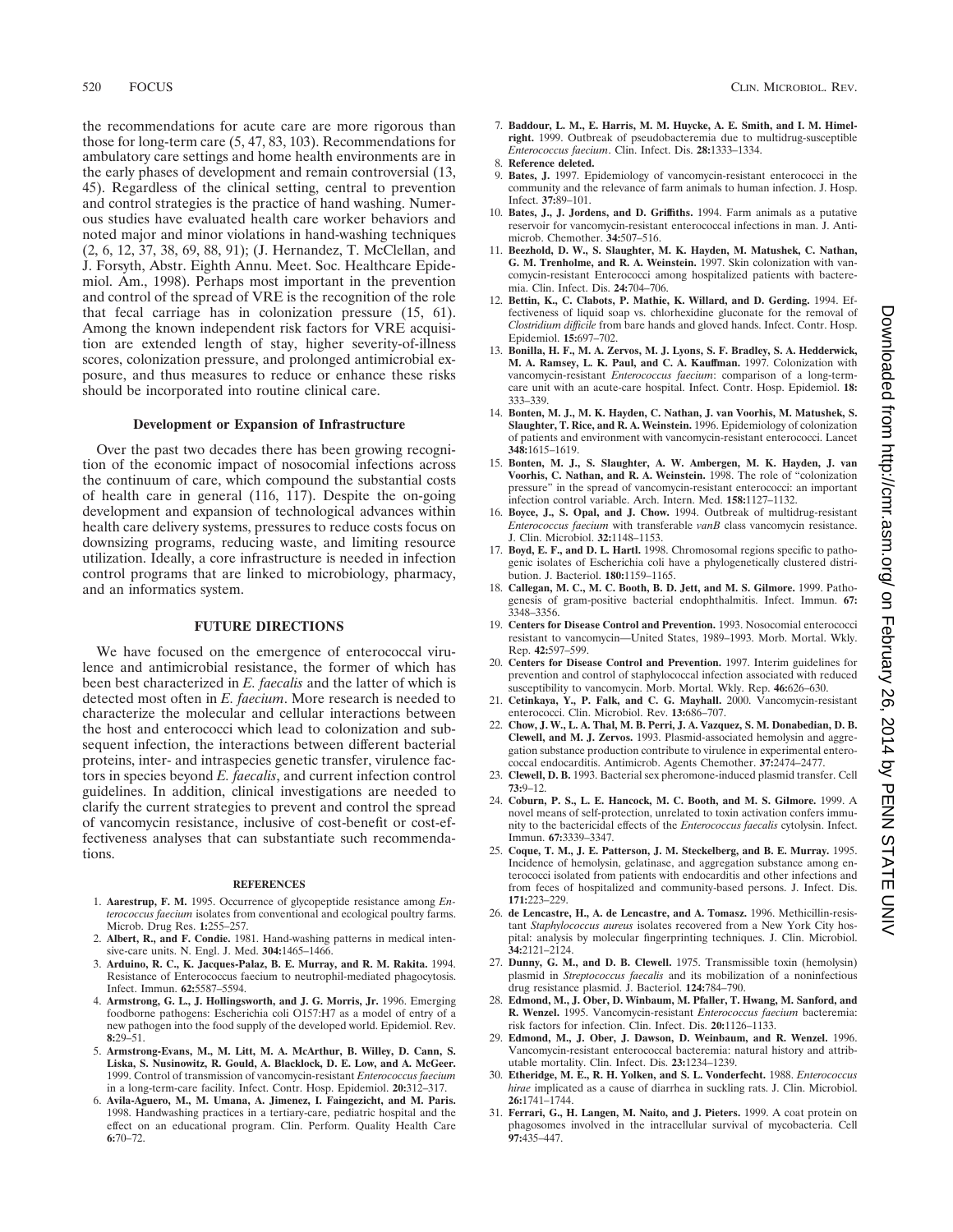- 32. **Finlay, B. B. and S. Falkow.** 1997. Common themes in microbial pathogenicity revisited. Microbiol. Mol. Biol. Rev. **61:**136–169.
- 33. **Garbutt, J. M., B. Littenberg, B. Evanoff, D. Sahm, and L. M. Mundy.** 1999. Independent predictive factors associated with enteric carriage of vancomycin resistant *Enterococcus faecium* in hospitalized patients tested for *Clostridium difficile*. Infect. Contr. Hosp. Epidemiol. **20:**664–670.
- 34. **Garbutt, J., M. Ventrapragada, B. Littenberg, and L. M. Mundy.** 2000. Association between resistance to vancomycin and death in cases of *Enterococcus faecium* bacteremia. Clin. Infect. Dis. **30:**466–472.
- 35. **Gatfield, J., and J. Pieters.** 2000. Essential role for cholesterol in entry of mycobacteria into macrophages. Science **288:**1647–1650.
- 36. **Gilmore, M., R. Segarra, M. Booth, C. Bogie, L. Hall, and D. Clewell.** 1994. Genetic structure of the *Enterococcus faecalis* plasmid pAD1-encoded cytolytic toxin system and its relationship to antibiotic determinants. J. Bacteriol. **176:**7335–7344.
- 37. **Griffin, K.** 1996. They should have washed their hands. Health November/ December:82–90.
- 38. **Guinan, M., M. McGuckin-Guinan, and A. Sevareid.** 1997. Who washes hands after using the bathroom? Am. J. Infect. Control **25:**424–425.
- 39. **Hacker, J., G. Blum-Oehler, I. Muhldorfer, and H. Tschape.** 1997. Pathogenicity islands of virulent bacteria: structure, function and impact on microbial evolution. Mol. Microbiol. **23:**1089–1097.
- 40. **Handwerger, S., B. Raucher, D. Altarac, J. Monka, S. Marchione, K. V. Singh, B. E. Murray, J. Wolff, and B. Walters.** 1993. Nosocomial outbreak due to *Enterococcus faecium* highly resistant to vancomycin, penicillin, and gentamicin. Clin. Infect. Dis. **16:**750–755.
- 41. **Handwerger, S., and J. Skoble.** 1995. Identification of chromosomal mobile element conferring high-level vancomycin resistance in *Enterococcus faecium*. Antimicrob. Agents Chemother. **39:**2446–2453.
- 42. **Harbarth, S., O. Rutschmann, P. Sudre, and D. Pittet.** 1998. Impact of methicillin resistance on the outcome of patients with bacteremia caused by *Staphylococcus aureus*. Arch. Intern. Med. **158:**182–189.
- 43. **Reference deleted.** 44. **Reference deleted.**
- 45. **Herwaldt, L. A., S. D. Smith, and C. D. Carter.** 1998. Infection control in the outpatient setting. Infect. Control Hosp. Epidemiol. **19:**41–74.
- 46. **Hirt, H., S. L. Erlandsen, and G. M. Dunny.** 2000. Heterologous inducible expression of *Enterococcus faecalis* pCF10 aggregation substance asc 10 in *Lactococcus lactis* and *Streptococcus gordonii* contributes to cell hydrophobicity and adhesion to fibrin. J Bacteriol. **182:**2299–2306.
- 47. **Hospital Infection Control Practices Advisory Committee.** 1995. Recommendations for preventing the spread of vancomycin resistance. Infect. Control Hosp. Epidemiol. **16:**105–113.
- 48. **Hospital Infections Program.** 1999. National Nosocomial Infections Surveillance (NNIS) System report, data summary from January 1990–May 1999, issued June 1999. Am. J. Infect. Control **27:**520–532.
- 49. **Huebner, J., Y. Wang, W. A. Krueger, L. C. Madoff, G. Martirosian, S. Boisot, D. A. Goldmann, D. L. Kasper, A. O. Tzianabos, and G. B. Pier.** 1999. Isolation and chemical characterization of a capsular polysaccharide antigen shared by clinical isolates of *Enterococcus faecalis* and vancomycinresistant *Enterococcus faecium*. Infect. Immun. **67:**1213–1219.
- 50. **Huycke, M. M., C. A. Spiegel, and M. S. Gilmore.** 1991. Bacteremia caused by hemolytic, high-level gentamicin-resistant *Enterococcus faecalis*. Antimicrob. Agents Chemother. **35:**1626–1634.
- 51. **Huycke, M., W. Joyce, and M. S. Gilmore.** 1995. Augmented production of extracellular superoxide by blood isolates of *Enterococcus faecalis*. J. Infect. Dis. **172:**273–276.
- 52. **Huycke, M., and M. Gilmore.** 1997. In vivo survival of *Enterococcus faecalis* is enhanced by extracellular superoxide production. Adv. Exp. Med. Biol. **418:**781–784.
- 53. **Huycke, M. M., D. F. Sahm, and M. S. Gilmore.** 1998. Multiple-drug resistant enterococci: The nature of the problem and an agenda for the future. Emerg. Infect. Dis. **4:**239–249.
- 54. **Ike, Y., H. Hashimoto, and D. B. Clewell.** 1984. Hemolysin of *Streptococcus faecalis* subspecies zymogenes contributes to virulence in mice. Infect. Immun. **45:**528–530.
- 55. **Ike, Y., D. Clewell, R. Segarra, and M. Gilmore.** 1990. Genetic analysis of the pAD1 hemolysin/bacteriocin determinant in *Enterococcus faecalis*: Tn*917* insertional mutagenesis and cloning. J. Bacteriol. **172:**155–163.
- 56. **Ike, Y., and D. Clewell.** 1992. Evidence that the hemolysin/bacteriocin phenotype of *Enterococcus faecalis* subsp. *zymogenes* can be determined by plasmids in different incompatibility groups as well as by the chromosome. J. Bacteriol. **174:**8172–8177.
- 57. **Jett, B., M. Huycke, and M. Gilmore.** 1994. Virulence of enterococci. Clin. Microbiol. Rev. **7:**462–478.
- 58. **Jett, B. D., and M. S. Gilmore.** 1990. The growth inhibitory effect of the *Enterococcus faecalis* plasmod pAD1 encoded bacteriocin extends to the pathogenic oral streptococci. J. Dent. Res. **69:**1640–1645.
- 59. **Jett, B., H. G. Jensen, R. E. Nordquist, and M. S. Gilmore.** 1992. Contribution of the pAD1-encoded cytolysin to the severity of experimental *Enterococcus faecalis* endophthamitis. Infect. Immun. **60:**2445–2452.
- 60. **Jett, B. D., H. G. Jensen, R. V. Atkuri, and M. S. Gilmore.** 1995. Evaluation

of therapeutic measures for treating endophthalmitis caused by isogenic toxin-producing and toxin-nonproducing *Enterococcus faecalis* strains. Invest. Ophthalmol. Vis. Sci. **36:**9–16.

- 61. **Jordens, J., J. Bates, and D. Griffiths.** 1994. Faecal carriage and nosocomial spread of Vancomycin-resistant *Enterococcus faecium*. J. Antimicrob. Chemother. **34:**515–528.
- 62. **Karanfil, L. V., M. Murphy, A. Josephson, R. Gaynes, L. Mandel, B. C. Hill, and J. M. Swenson.** 1992. A cluster of vancomycin-resistant *Enterococcus faecium* in an intensive care unit. Infect. Control. Hosp. Epidemiol. **13:**195– 200.
- 63. **Katayama, Y., T. Ito, and K. Hiramatsu.** 2000. A new class of genetic element, *Staphylococcus* cassette chromosome *mec*, encodes methicillin resistance in *Staphylococcus aureus*. Antimicrob. Agents Chemother. **44:** 1549–1555.
- 64. **Klare, I., H. Heier, H. Claus, and W. Witte.** 1993. Environmental strains of *Enterococcus faecium* with inducible high-level resistance to glycopeptides. FEMS Microbiol. Lett. **80:**23–29.
- 65. **Klare, I., H. Heier, H. Claus, R. Reissbrodt, and W. Witte.** 1995. *vanA*mediated high-level glycopeptide resistance in *Enterococcus faecium* from animal husbandry. FEMS Microbiol. Lett. **125:**165–171.
- 66. **Kreft, B., R. Marre, U. Schramm, and R. Wirth.** 1992. Aggregation substance of *Enterococcus faecalis* mediates adhesion to cultured renal tubular cells. Infect. Immun. **60:**25–30.
- 67. **Kreiswirth, B., J. Kornblum, R. D. Arbeit, W. Eisner, J. N. Maslow, A. McGeer, D. E. Low, and R. P. Novick.** 1993. Evidence for a clonal origin of methicillin resistance in *Staphylococcus aureus*. Science **259:**227–230.
- 68. **Kurazono, H., J. Okuda, Y. Takeda, G. B. Nair, M. J. Albert, R. B. Sack, M. Chongsanguan, and W. Chaicumpa.** 1994. *Vibrio cholerae* O139 Bengal isolated from India, Bangladesh, and Thailand are clonal as determined by pulsed-field gel electrophoresis. J. Infect. **29:**109–110.
- 69. **Larson, E.** 1995. APIC guideline for handwashing and hand antisepsis in health care settings. Am. J. Infect. Control **23:**251–269.
- 70. **Lautenbach, E., W. B. Bilker, and P. J. Brennan.** 1999. Enterococcal bacteremia: risk factors for vancomycin resistance and predictors of mortality. Infect. Control Hosp. Epidemiol. **20:**318–323.
- 71. **Leonard, B. A., H. Hirt, and G. M. Dunny.** 1997. Regulation of aggregation substance expression by bacterial and host factors. Adv. Exp. Med. Biol. **418:**785–787.
- 72. **Libertin, C. R., R. Dumitru, and D. S. Stein.** 1992. The hemolysin/bacteriocin produced by enterococci is a marker of pathogenicity. Diagn. Microbiol. Infect. Dis. **15:**115–120.
- 73. **Linden, P., A. Pasculle, R. Manez, D. Kramer, J. Fung, A. Pinna, and S. Kusene.** 1996. Differences in outcomes for patients with bactermia due to vancomycin-resistant *Enterococcus faecium* or vancomycin-susceptible *E. faecium*. Clin. Infect. Dis. **22:**663–670.
- 74. **Livornese, L., S. Dias, C. Samuel, B. Romanowski, S. Taylor, P. May, P. Pitsakis, G. Woods, D. Kaye, M. E. Levison, and C. C. Johnson.** 1992. Hospital-acquired infection with vancomycin-resistant *Enterococcus faecium* transmitted by electronic thermometers. Ann. Intern. Med. **117:**112– 116.
- 75. **Loeb, M., S. Salama, M. Armstrong-Evans, G. Capretta, and J. Olde.** 1999. A case-control study to detect modifiable risk factors for colonization with vancomycin-resistant enterococci. Infect. Control Hosp. Epidemiol. **20:**760– 763.
- 76. **Lucas, G., N. Lechtzin, W. Puryear, L. Yau, C. Flexner, and R. Moore.** 1998. Vancomycin-resistant and vancomycin-susceptible enterococcal bacteremia: comparison of clinical features and outcomes. Clin. Infect. Dis. **26:** 1127–1133.
- 77. **McDonald, L., M. Kuehnert, F. Tenover, W. Jarvis, and Centers for Disease Control and Prevention.** 1997. Vancomycin-resistant enterococci outside the healthcare setting: prevalence, sources, and public health implications. Emerg. Infect. Dis. **3:**311–317.
- 78. **Megran, D. W.** 1992. Enterococcal endocarditis. Clin. Infect. Dis. **15:**63–71.
- 79. **Mikesell, P., B. E. Ivins, J. D. Ristroph, and T. M. Dreier.** 1983. Evidence for plasmid-mediated toxin production in *Bacillus anthracis*. Infect. Immun. **39:**371–376.
- 80. **Moore, W. E., and L. V. Holdeman.** 1974. Human fecal flora: the normal flora of 20 Japanese-Hawaiians. Appl. Microbiol. **27:**961–979.
- 81. **Morris, J., D. Shay, J. Hebden, R. McCarter, B. Perdue, W. Jarvis, J. Johnson, T. Dowling, L. Polish, R. and R. Schwalbe.** 1995. Enterococci resistant to multiple antimicrobial agents, including vancomycin. Ann. Intern. Med. **123:**250–259.
- 82. **Reference deleted.**
- 83. **Nicolle, L., D. Bentley, R. Garibaldi, E. Neuhaus, and P. Smith.** 1996. Antimicrobial use in long-term-care facilities. Infect. Control Hosp. Epidemiol. **17:**119–128.
- 84. **Noble, C. J.** 1978. Carriage of group D streptococci in the human bowel. J. Clin. Pathol. **31:**1182–1186.
- 85. **Noble, W., Z. Virani, and R. Crec.** 1992. Co-transfer of vancomycin and other resistance genes from *Enterococcus faecalis* NCTC 12201 to *Staphylococcus aureus*. FEMS Microbiol. Lett. **93:**195–198.
- 86. **Noskin, G., L. Peterson, and J. Warren.** 1995. *Enterococcus faecium* and